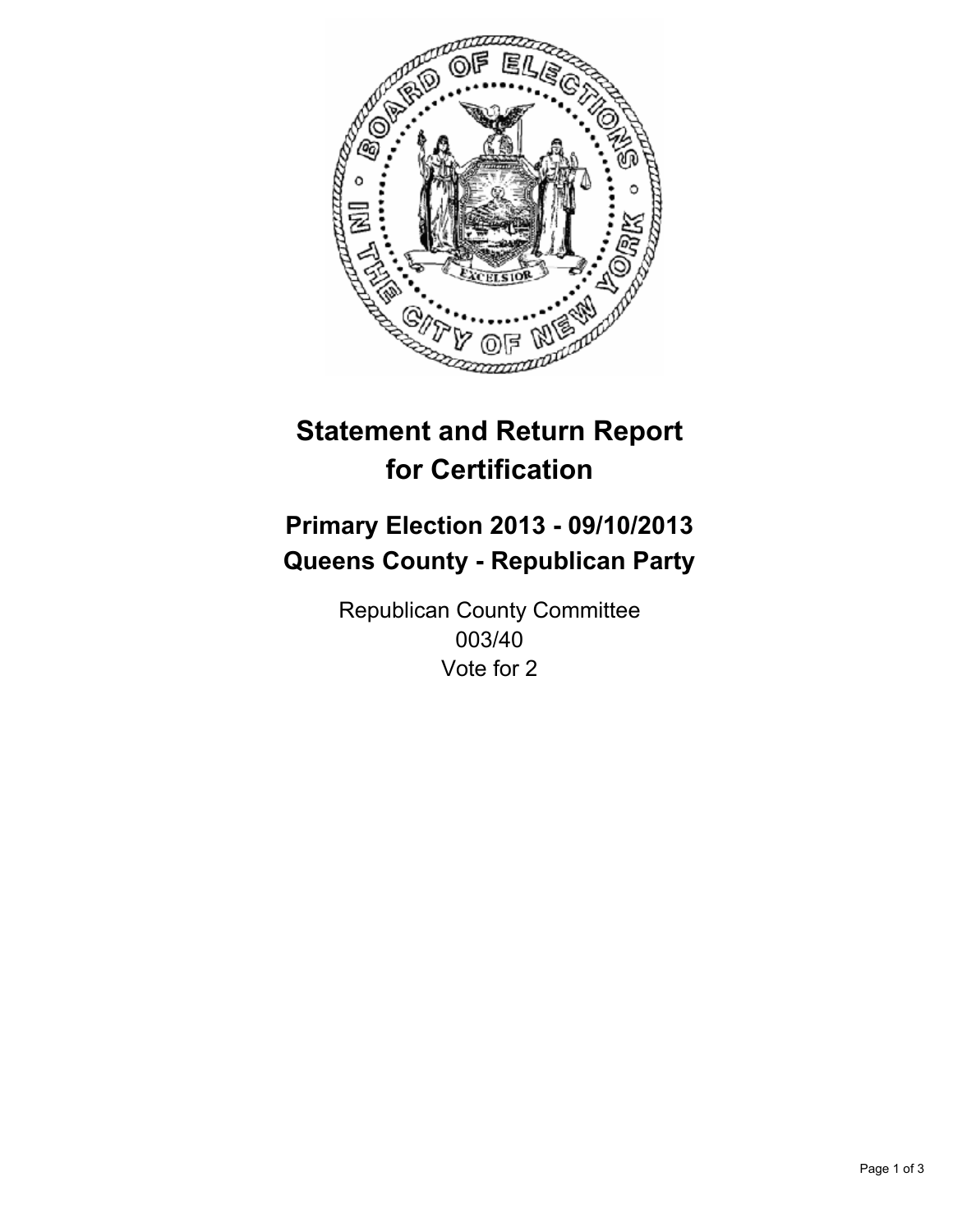

## **Assembly District 40**

| <b>EMERGENCY</b>     | 0        |
|----------------------|----------|
| ABSENTEE/MILITARY    | $\Omega$ |
| <b>FEDERAL</b>       | 0        |
| SPECIAL PRESIDENTIAL | 0        |
| <b>AFFIDAVIT</b>     | $\Omega$ |
| <b>YVONNE GIM</b>    | 4        |
| <b>RAMMANI OBHAS</b> | 2        |
| <b>HANK YEH</b>      | 4        |
| <b>MAUREEN HOGAN</b> | $\Omega$ |
| <b>Total Votes</b>   | 10       |